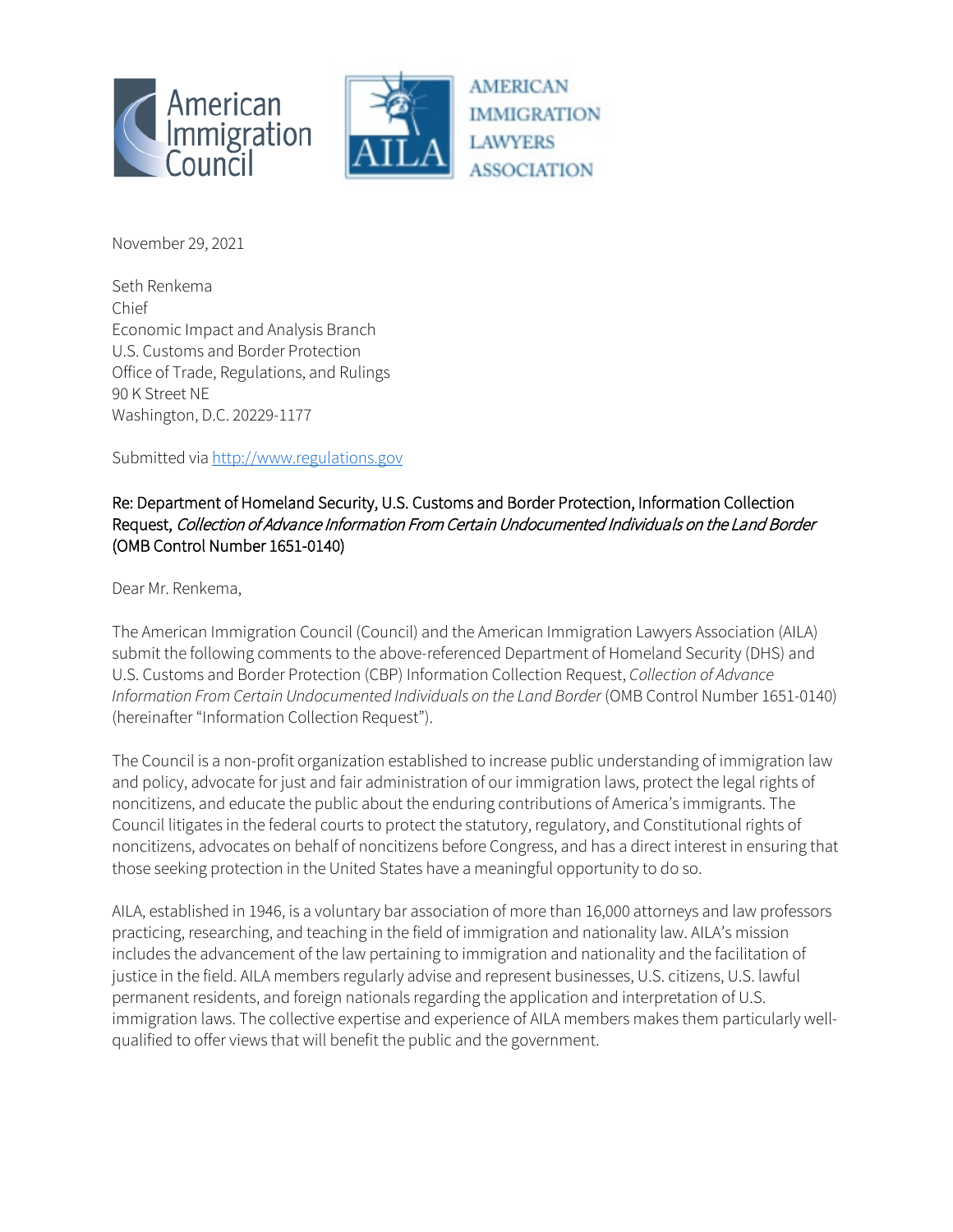### I. The Council and AILA support the overall stated goal of more efficiently processing undocumented immigrants at ports of entry but remain concerned about its lack of clarity and transparency

The Council and AILA support CBP's desire to reduce processing times for individuals who present themselves at land borders. We urge the administration to continue thinking through solutions that reduce processing time while not externalizing critical government functions like border processing or using unreliable technologies like facial recognition. The proposed Information Collection Request's goal is laudable, but its lack of clarity and meaningful justification raise significant concerns for the nearly 100,000 individuals who CBP estimates will be impacted by the new process. For this reason, we cannot support the proposed request.

## II. Lack of training/information about training

The Information Collection Request fails to clearly describe the method by which CBP will collect information from individuals in advance of their appearance at ports of entry (POEs), leaving intended users without meaningful instructions as to how to access this service. Because CBP One already serves as a tool to collect biographic and biometric information from individuals seeking exemptions to exclusions under Title 42, and since CBP One is briefly mentioned in the Information Collection Request as a tool to schedule appointments at POEs, the use of CBP One as the primary tool to collect the information may be inferred from the Information Collection Request and other DHS publications about the app.

The feature of the app that allows for the collection of advance information from undocumented individuals at land POEs currently is used by international organization personnel, who enter the information on behalf of individuals.<sup>[1](#page-1-0)</sup> The Information Collection Request clarifies that at a certain point, international organizations will no longer assist individuals with CBP processing in all cases. With the phasing out of NGO support, fewer individuals will be able to access guidance in navigating this process or the technology that CBP foresees using.

CBP has failed to publish any instructional documents regarding how international organization personnel tasked with assisting individuals to enter their information into CBP One, or even CBP's own officers, use the app. The DHS Privacy Impact Statement (PIA) regarding CBP One makes no mention of technical training for either international organizations or government officials. This lack of information leaves questions unanswered about the app's accessibility to potential users, especially as it relates to whether users understand the terms and conditions of using CBP One.

As CBP contemplates the expansion of the advance collection of information from undocumented individuals "who will be processed under Title 8," CBP should make public the training materials the agency will use to inform people about how to use the app. CBP also should explain whether there will be any alternative methods for individuals to enter their biographic and biometric information in advance of

<span id="page-1-0"></span> $1 \text{ U.S.}$  Dept. of Homeland Security, Privacy Impact Assessment for the CBP One<sup>TM</sup> Mobile Application, 15–19 (Feb. 19, 2021), [https://www.dhs.gov/sites/default/files/publications/privacy-pia-cbp068-cbpmobileapplication](https://www.dhs.gov/sites/default/files/publications/privacy-pia-cbp068-cbpmobileapplication-may2021.pdf)[may2021.pdf.](https://www.dhs.gov/sites/default/files/publications/privacy-pia-cbp068-cbpmobileapplication-may2021.pdf)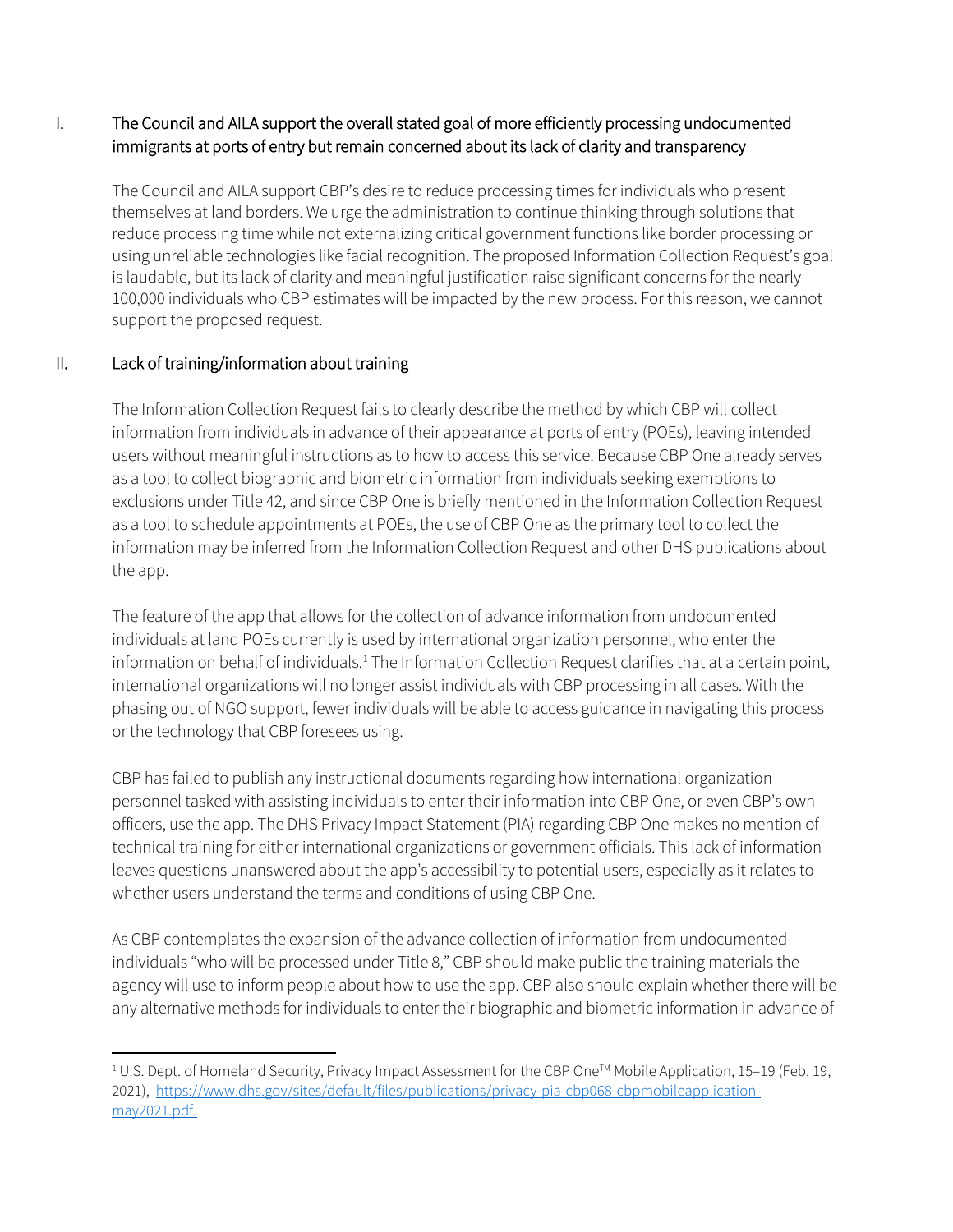their appearance at POEs. If indeed there are additional methods or tools CBP plans for this purpose, the training materials for both potential users and government officials should be made public.

Providing these instructional materials to the public will allow advocates to weigh in on whether CBP One, or any other method CBP anticipates using, can be effectively utilized by the intended audience. Further, it would ensure oversight to ascertain that the officers at POEs are not using the advance entry of information by individuals as a prerequisite to processing those who seek entry into the country.

Nowhere is the need for further instructive materials more evident than in the availability of the app in other languages. Currently, CBP One is only available in English. While the lack of non-English versions of the app may not pose a problem when international organization personnel are assisting impacted individuals to enter information into the app, it certainly will be a roadblock to those who wish to provide their information in advance who may lack English proficiency. Additionally, CBP will need to provide instructions for downloading the app, creating a login.gov account (which is required for using CBP One), and using the app in other languages to make sure that individuals who may benefit from the advance collection of information will be able to do so through the app. If CBP contemplates using other tools for the collection of this information, instructions about the use of these systems in different languages will also be needed.

The lack of instructional materials extends to information about how CBP intends to publicize to intended users that they have the option of entering their biographic information in advance, especially if international organizations are no longer involved in the process. CBP has not published the agency's plans to inform individuals about how to use CBP One to enter information prior to their arrival at a POE. If CBP seeks to broaden the use of the advance collection of information, it must ensure that the public and intended users are aware that this service exists by widely publicizing its availability and providing the same information in different languages. Further, the agency also should make sure that information about the availability of tools allowing people to enter information, as well as instructions about how to access and use these tools, are available to people who may lack literacy skills or the technology skills to navigate a mobile application such as CBP One.

## III. The purported voluntariness of submission

The Information Collection Request raises significant concerns about whether the use of CBP One, or other technology tools used to collect noncitizens' information, will be truly voluntary for noncitizens seeking inspection and processing under Title 8. If CBP One's use is expanded as proposed in the Information Collection Request, noncitizens—particularly asylum seekers—may feel that submitting their information in advance is the only way to ensure meaningful access to inspection and processing at a POE. Additionally, language access and other factors raise the question of whether those who provide their information in advance understand that they are not required to do so and understand the potential risks associated with using CBP One.

Though the Information Collection Request states that "[p]roviding [advance] information is not a prerequisite for processing under Title 8,"<sup>[2](#page-2-0)</sup> it is unclear whether individuals who submit their information

<span id="page-2-0"></span><sup>2</sup> 86 Fed. Reg. 53668.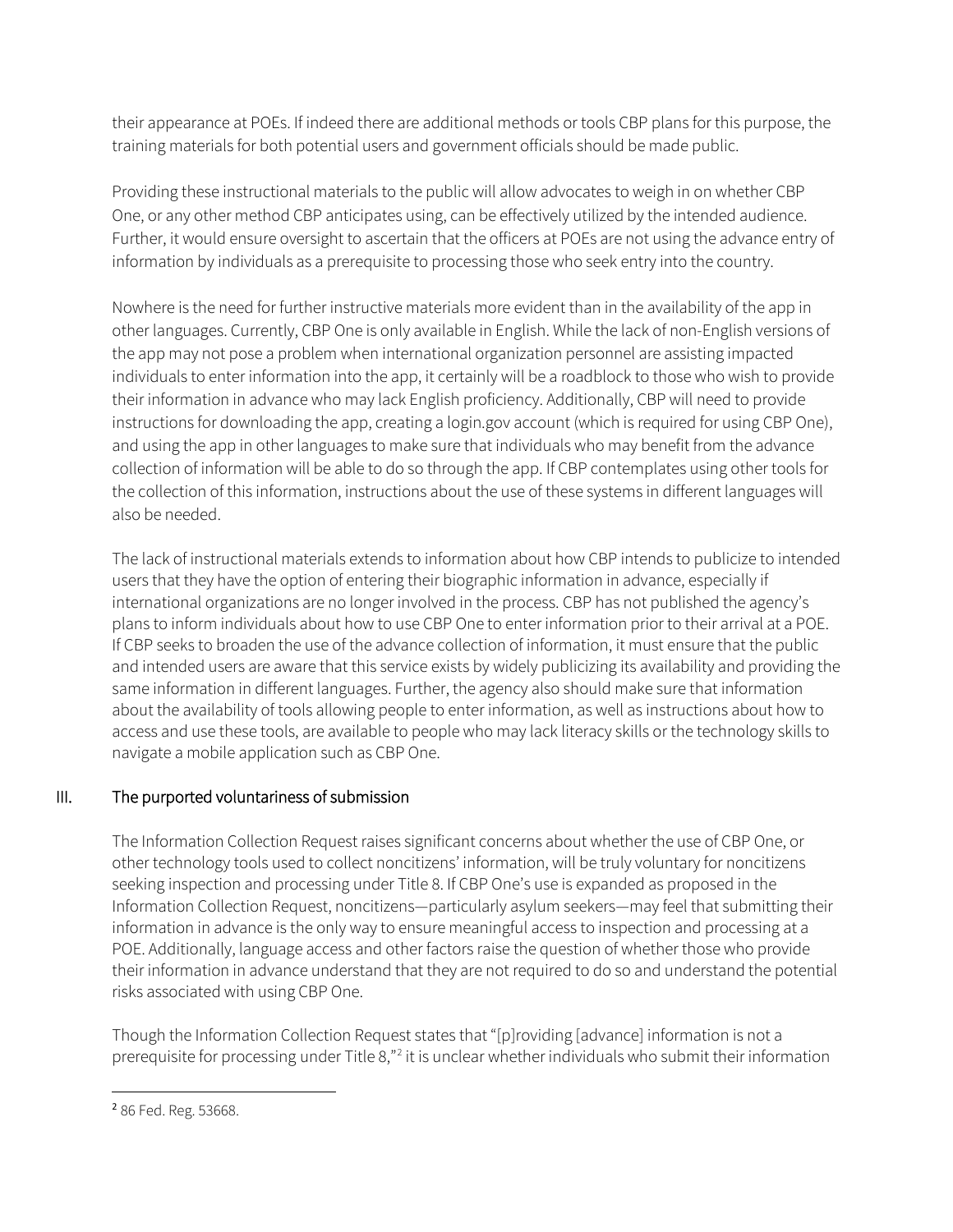in advance through CBP One will be given preference for processing at POEs, and whether those who are unable to access CBP One or who choose not to will be subject to delays that could amount to an effective denial of inspection and processing. Individuals, therefore, may feel compelled to use the app.<sup>[3](#page-3-0)</sup> Asylum seekers, many of whom have already been subjected to turn-backs at a POE and the Title 42 border closure, may fear that by refusing to provide their information in advance, they could be denied access to the U.S. asylum process and forced to remain in dangerous conditions along the U.S./Mexico border.

Other migrants, like unaccompanied children, may misunderstand the process described in the Information Collection Request and mistakenly believe that they are required to submit their information in advance and obtain an appointment to be processed at a POE. There is no indication that unaccompanied children are exempt from the Information Collection Request. Because the Trafficking Victims Protection Reauthorization Act, 8 U.S.C. § 1232, contains mandatory requirements for the processing of unaccompanied children, we urge the agency to explicitly exclude them.

Because providing information in advance, including through the use of CBP One, may not feel voluntary to individuals in desperate need of accessing the asylum process via a POE, CBP should ensure that all individuals seeking to be processed at a POE can do so in a timely manner, whether the individual chooses to provide their information in advance or to present at a POE without an appointment.

We strongly support the agency's decision not to require migrants to submit their information in advance for processing at POEs under Title 8. Without necessary language access, training, or assistance, noncitizens who submit their information via CBP One may not understand what they are consenting to by using the app or the potential risks associated with using the app, such as surveillance and misidentification through facial recognition technology.[4](#page-3-1) In addition, because migrants, particularly unaccompanied children, may not understand that providing information in advance is voluntary, they may fail to approach the POE altogether if they are unable to make an appointment. This would prevent them from accessing protection in the United States.

The agency should ensure that the app is accessible in multiple languages and provide sufficient training and resources so that individuals who use CBP One are doing so truly voluntarily and with sufficient understanding to make an informed decision about whether to provide their information through the app.

#### IV. The externalization of border processing

The Information Collection Request also raises concerns regarding the externalization of CBP's mandatory duty to inspect and process asylum seekers.<sup>5</sup> Though inspection and processing of noncitizens at POEs is CBP's responsibility, CBP seeks to expand the advance collection of information to

<span id="page-3-0"></span><sup>3</sup> See *Al Otro Lado v. Mayorkas*, No. 17-cv-02366-BAS-KSC, Reply in Supp. of Pls.' Mot. for Summ. J. 10-15, ECF No. 610 (S.D. Cal. Oct. 30, 2020) (arguing that unreasonable delays in processing amount to an effective denial of processing), [https://www.americanimmigrationcouncil.org/sites/default/files/litigation\\_documents/challenging\\_custom\\_and\\_b](https://www.americanimmigrationcouncil.org/sites/default/files/litigation_documents/challenging_custom_and_border_protections_unlawful_practice_of_turning_away_asylum_seekers_reply_summary_judgment.pdf) [order\\_protections\\_unlawful\\_practice\\_of\\_turning\\_away\\_asylum\\_seekers\\_reply\\_summary\\_judgment.pdf.](https://www.americanimmigrationcouncil.org/sites/default/files/litigation_documents/challenging_custom_and_border_protections_unlawful_practice_of_turning_away_asylum_seekers_reply_summary_judgment.pdf)

<span id="page-3-1"></span><sup>4</sup> The Information Collection Request makes the submission of a photo mandatory when it was previously optional. 86 Fed. Reg. 53668.

<span id="page-3-2"></span><sup>5</sup> See *Al Otro Lado, Inc. v. Mayorkas*, No. 17-CV-02366-BAS-KSC, 2021 WL 3931890, at \*17 (S.D. Cal. Sept. 2, 2021).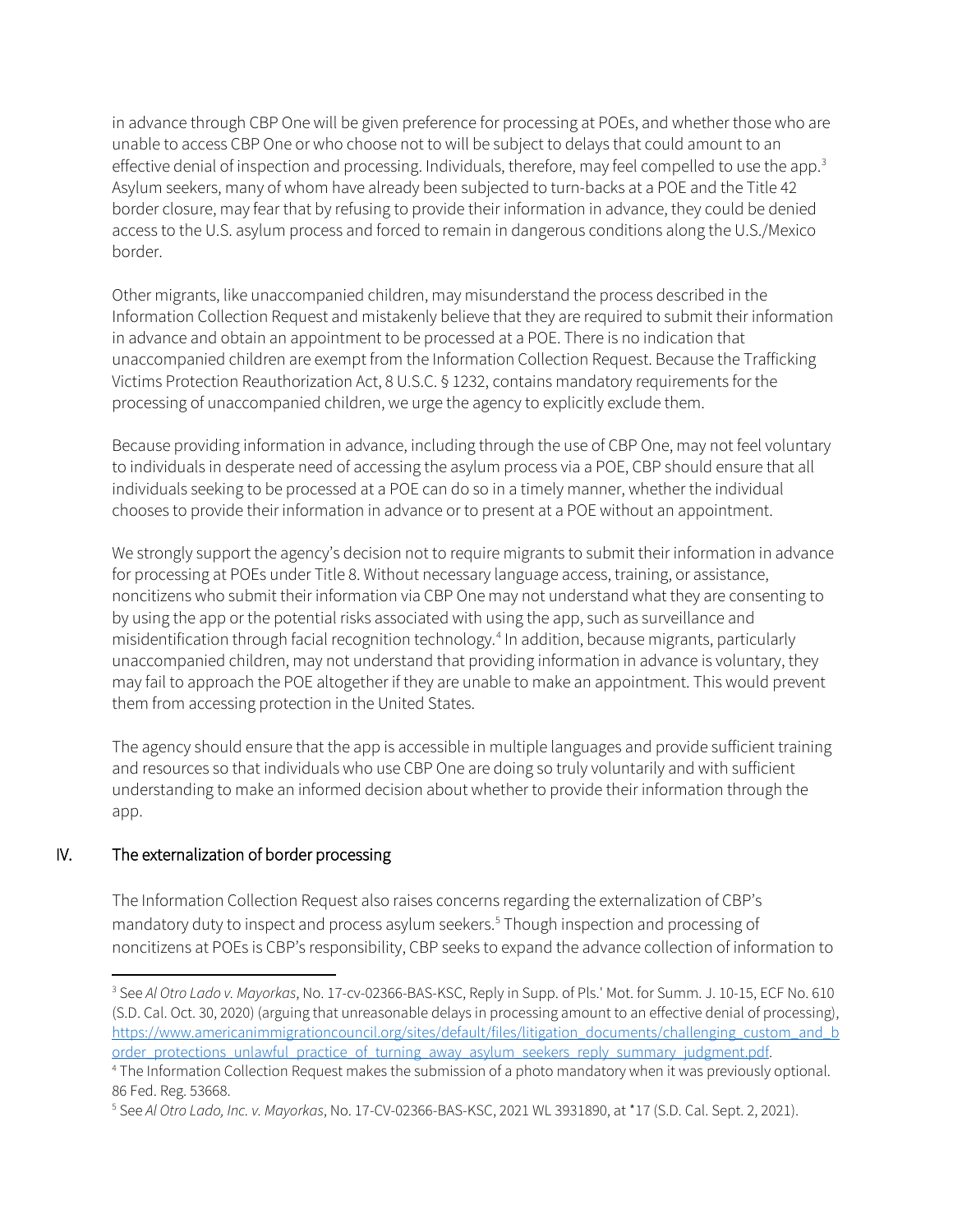migrants seeking processing under Title 8. This externalization of data collection via CBP One, or any other similar technology, is problematic because it shifts the responsibility of initial processing from CBP officers at POEs to Non-Governmental Organizations (NGOs) and noncitizens themselves. If the Information Collection Request goes into effect, individuals seeking to be inspected and processed at a POE would have to navigate the app on their own, connect with an NGO that can assist them with the process, or attempt to present themselves at a POE without an appointment.

The Information Collection Request unfairly puts the onus of starting POE processing on migrants and NGOs, creating significant access concerns. Migrants, particularly asylum seekers who often must flee their countries of origin with just the clothes on their backs,<sup>[6](#page-4-0)</sup> cannot be expected to submit their information in advance to CBP to be processed at a POE. This is especially true if the information must be submitted via a mobile application like CBP One. Asylum seekers may lack access to functioning smart phones and the internet. Additionally, dangerous conditions along the border may force migrants to present themselves at a POE without the luxury of time to first request an appointment. Those who are able to download CBP One and wait for an appointment may still need assistance from an NGO due to limited English proficiency or lack of familiarity with mobile phone apps. This may create a situation where individuals with existing connections to qualified NGOs may be prioritized for processing. Further, this potential externalization opens the possibility that unscrupulous actors at the border may seek to profit from and exploit vulnerable asylum seekers, who may not know about the app's availability or accessibility, with promises of assisting with processing. The Information Collection Request initially offshores the government's responsibility for processing migrants at POEs to NGOs and noncitizens, which could result in these and other access issues for individuals seeking to be inspected and processed.

Though CBP states that advance provision of information is not a requirement for individuals to be processed at POEs, it also states that it "reduces the amount of data entered by CBP Officers (CBPOs) and the length of time an undocumented noncitizen remains in CBP custody."[7](#page-4-1) Delays in processing individuals who are unable to submit their information in advance might therefore amount to an effective denial of processing, given the instability and severe risk of violence asylum seekers face in Mexican border towns. Like other forms of border externalization including turn-backs, interceptions at sea, and third-country agreements, the process described in the Information Collection Request "may prevent (and seek to prevent) migrants from ever coming under the jurisdiction of [the United States] in an attempt to limit formal legal obligations to protect migrants' rights."[8](#page-4-2) Placing the burden for information collection on the migrant and other groups outside of the United States will create the potential for an inequitable system where asylum seekers who have means, access to technology, or connections to NGOs will be processed under Title 8, while others may be shut out of the process entirely and thus face refoulement.

<span id="page-4-0"></span><sup>6</sup> See U.N. High Comm'r for Refugees, *Handbook on Procedures and Criteria for Determining Refugee Status*, 38 P 196 (1979, rev. 1992) ("In most cases a person fleeing from persecution will have arrived with the barest necessities and very frequently even without personal documents.").

<span id="page-4-1"></span><sup>7</sup> 86 Fed. Reg. 53668.

<span id="page-4-2"></span><sup>8</sup> Jennifer Podkul & Ian Kysel, *Interdiction, Border Externalization, and the Protection of the Human Rights of Migrants* (Oct. 22, 2015)[, https://www.law.georgetown.edu/human-rights-institute/wp](https://www.law.georgetown.edu/human-rights-institute/wp-content/uploads/sites/7/2017/07/2015-WRC-HRI-Submission-to-IACmHR.pdf)[content/uploads/sites/7/2017/07/2015-WRC-HRI-Submission-to-IACmHR.pdf.](https://www.law.georgetown.edu/human-rights-institute/wp-content/uploads/sites/7/2017/07/2015-WRC-HRI-Submission-to-IACmHR.pdf)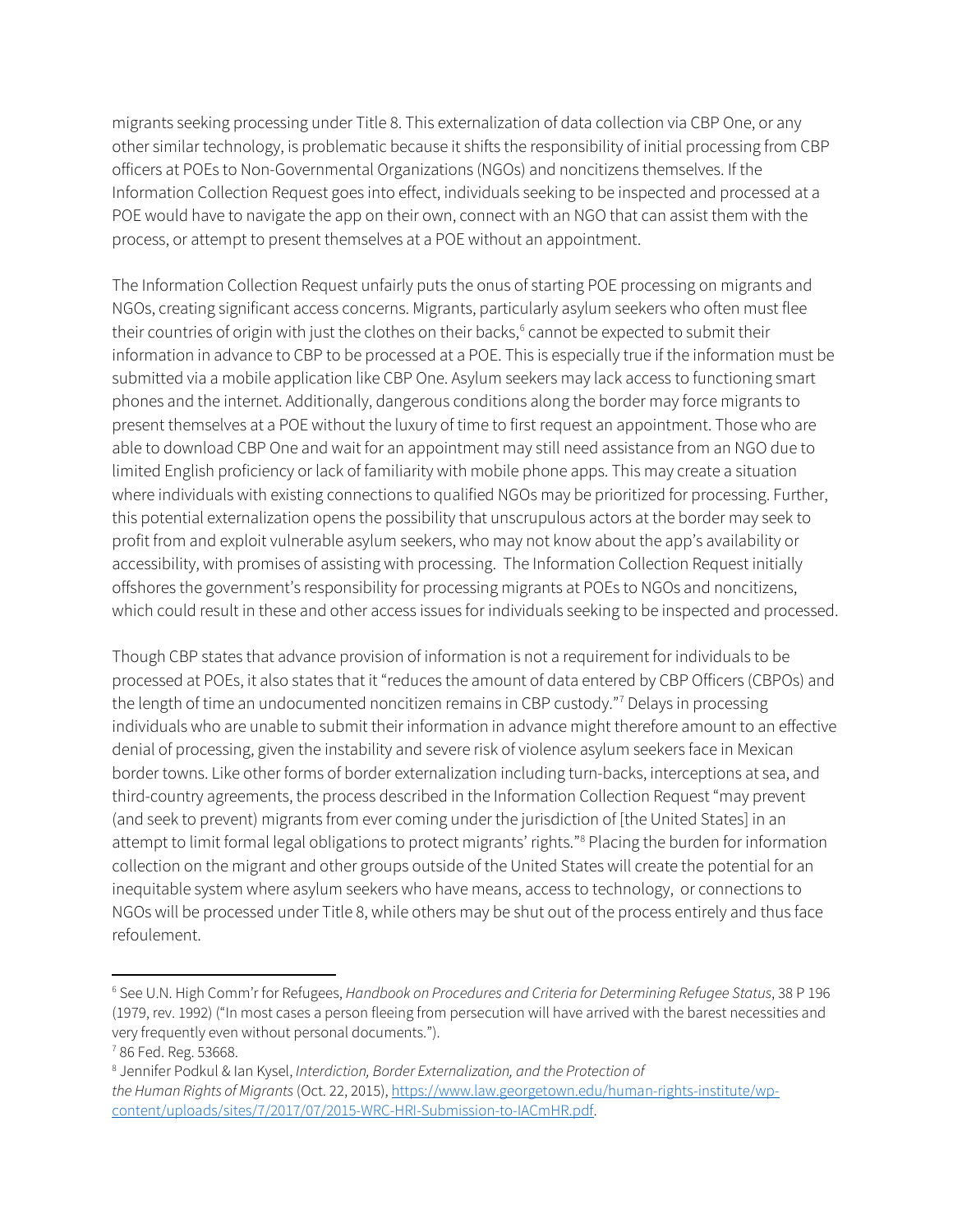# V. Lack of proof regarding the stated reduction in processing times

The Information Collection Request states that the primary purpose of the advance collection of information is to "streamline the processing of undocumented noncitizens under Title 8,["9](#page-5-0) and to "achieve efficiencies to process undocumented noncitizens."[10](#page-5-1) However, CBP has not provided any specific information about the efficiencies that may be achieved. The Information Collection Request states only that the purpose of the proposed data collection is "to continue to achieve efficiencies to process undocumented noncitizens under Title 8 upon their arrival at the POE, consistent with public health protocols, space limitations, and other restrictions."<sup>[11](#page-5-2)</sup>

Without any detail regarding expected efficiencies, including processing times, it is impossible for commenters to determine whether the government's claims are justified and to provide input. Prior to moving forward with the Information Collection Request, the agency should make clear the following information:

- The current median and average processing times for noncitizens being processed under Title 8 at ports of entry in Fiscal Years 2020 and 2021, by month.
- The median and average processing times for noncitizens who have been processed with the CBP One app.
- The expected median and average processing times for noncitizens who will be processed under Title 8 following the expanded information collection.

This information would allow commenters to determine whether any potential negative consequences of use of the CBP One app are balanced by any potential positive reduction of processing time.

#### VI. Concerns regarding efficacy, privacy, and secondary usage

CBP's Information Collection Request lacks details that are critical for the public to fully reflect on the potential impact of its proposed changes. Of particular concern are the lack of detail regarding the way a person's identity is to be verified by agency personnel following the submission of biographic information and photographs, and if this information may be shared outside of CBP and for purposes other than processing at the border.

While the Information Collection Request states that the overall advance submission of biographic and biometric information is voluntary in nature, it also includes a change to the original information collection notice that will *require* the submission of photographs for all those who choose to submit advance information.<sup>12</sup> The Information Collection Request indicates that the submission of photographs

<span id="page-5-2"></span> $11/d$ 

<span id="page-5-0"></span><sup>&</sup>lt;sup>9</sup> 86 Fed. Reg. 53667

<span id="page-5-1"></span><sup>10</sup> *Id.* at 53668.

<span id="page-5-3"></span><sup>&</sup>lt;sup>12</sup> Information Collection Notice, 86 Fed. Reg. at 53668.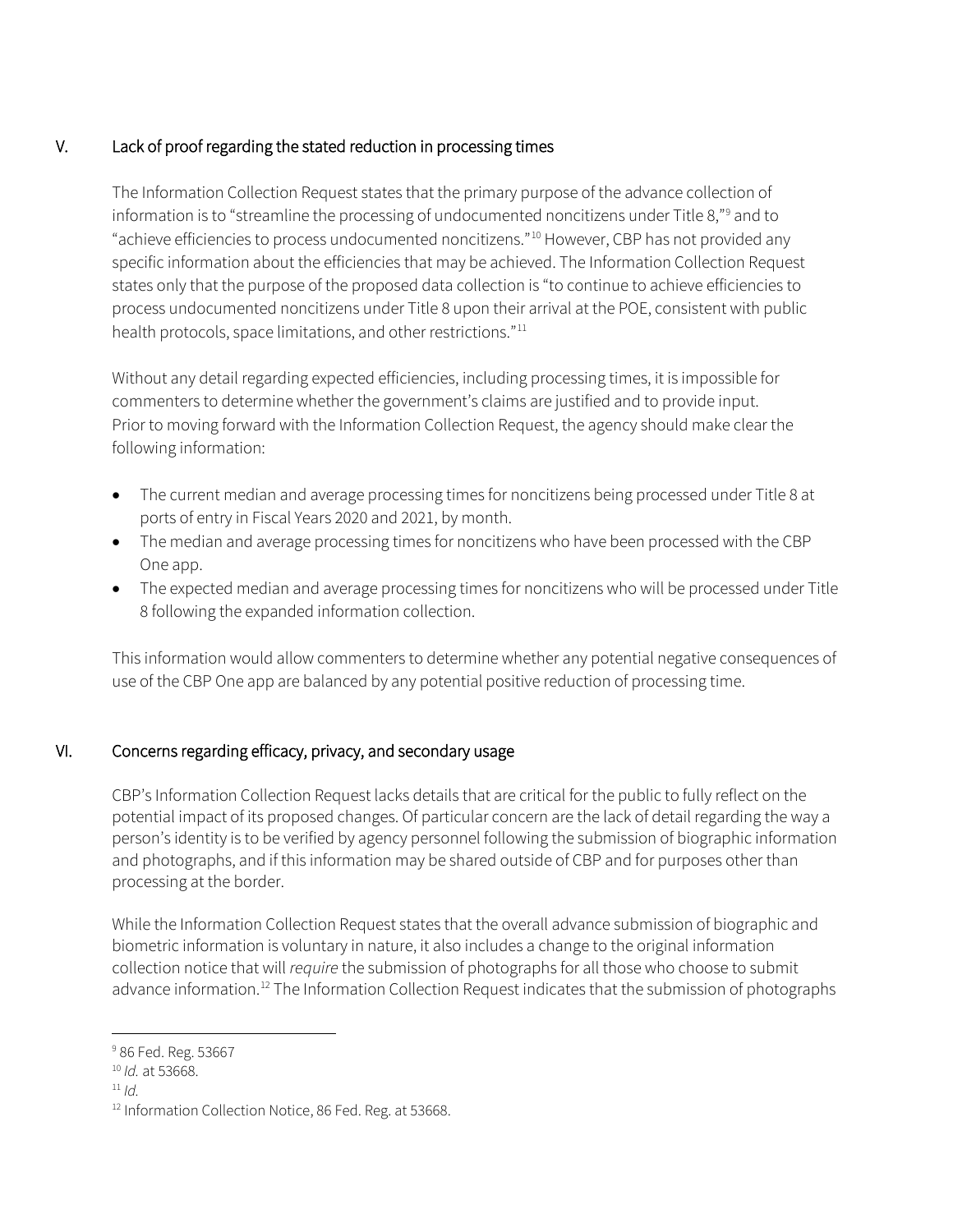"will provide CBPOs with a mechanism to match a noncitizen who arrives at a POE with the photograph submitted in advance, therefore identifying those individuals, and verifying their identity." The Information Collection Request does not specify the proposed mechanism to confirm an individual's identity. Given recent aggressive efforts by DHS and CBP to significantly expand the use of facial recognition technology,<sup>[13](#page-6-0)</sup> however, it is likely that CBP will rely on this technology to verify the identity of the nearly 100,000 individuals that it estimates will be impacted by this new process, raising concerns relating to potential misidentification, as well as secondary usage and abuse.

Significant concerns remain regarding the accuracy of facial recognition, the potential disparate treatment of racial minorities, and the effect of this disparate treatment on individuals seeking humanitarian protection at our border. The National Institute of Standards and Technology (NIST) within the U.S. Department of Commerce has worked closely with the public and private sectors since the 1960s in assessing developments in biometrics technologies and has conducted comprehensive testing of facial recognition platforms for over a decade.<sup>[14](#page-6-1)</sup> According to NIST, while the overall accuracy of these systems has improved in recent years, the rate of false positives and false negatives can vary widely depending on a person's gender, race, and age.<sup>[15](#page-6-2)</sup> NIST has found the highest false positives for people of African and Asian origin, and the lowest for people of eastern European origin.<sup>16</sup> NIST also found the highest false negatives for people born in Africa, Asia, and the Caribbean.[17](#page-6-4) A U.S. Government Accountability Office report to Congress from September 2020 determined that false positive rates were 10 to 100 times higher for some demographics.<sup>[18](#page-6-5)</sup> And an earlier 2018 study found that the misidentification rates of three tested commercial face recognition software platforms were highest for individuals with darker skin, with the highest error rates for women with dark skin (the software failing to properly classify the pictures anywhere from 20.8% to 34.7% of the time).<sup>[19](#page-6-6)</sup> The study also found that darker-skinned men were misidentified more often than lighter-skinned men in two of the three systems tested.<sup>[20](#page-6-7)</sup>

Even if the overall rate of facial recognition failure is low, the potential expansion of the use of this technology in this context could lead to a significant number of people being misidentified. In 2017, the DHS Office of the Inspector General conducted an audit of a facial recognition program launched by CBP at nine airports to track air passengers' exits from the United States, finding that facial recognition

<span id="page-6-0"></span><sup>&</sup>lt;sup>13</sup> See U.S. Department of Homeland Security Proposed Rule on the Collection and Use of Biometrics by U.S. Citizenship and Immigration Services, 85 Fed. Reg. at 56338. *See also* U.S. Department of Homeland Security, U.S. Customs and Border Protection, Notice of Proposed Rulemaking, Collection of Biometric Data from Aliens Upon Entry to and Departure from the United States 85 Fed. Reg. at 74163.

<span id="page-6-1"></span><sup>&</sup>lt;sup>14</sup> Dr. Charles Romine, Director, Information Technology Laboratory, National Institute of Standards and Technology, testimony before the U.S. House of Representatives, Committee on Homeland Security, February 6, 2020, [https://www.nist.gov/speech-testimony/facial-recognition-technology-frt-0.](https://www.nist.gov/speech-testimony/facial-recognition-technology-frt-0)<br><sup>15</sup> See National Institute of Standards and Technology, Face Recognition Vendor Test, December 2019, p. 2,

<span id="page-6-2"></span>[https://nvlpubs.nist.gov/nistpubs/ir/2019/NIST.IR.8280.pdf.](https://nvlpubs.nist.gov/nistpubs/ir/2019/NIST.IR.8280.pdf)

<span id="page-6-3"></span> $16 / d$ 

<span id="page-6-4"></span><sup>17</sup> *Id.*

<span id="page-6-5"></span><sup>18</sup> U.S. Government Accountability Office, "FACIAL RECOGNITION, CBP and TSA are Taking Steps to Implement Programs, but CBP Should Address Privacy and System Performance Issues," (September 2020), 76, [https://www.gao.gov/assets/gao-20-568.pdf.](https://www.gao.gov/assets/gao-20-568.pdf)

<span id="page-6-6"></span><sup>&</sup>lt;sup>19</sup> Joy Boulamwini and Timnit Gebru, "Gender Shades: Intersectional Accuracy Disparities in Commercial Gender Classification," *Proceedings of Machine Learning Research* 81, (2018): 2,

<span id="page-6-7"></span>[http://proceedings.mlr.press/v81/buolamwini18a/buolamwini18a.pdf.](http://proceedings.mlr.press/v81/buolamwini18a/buolamwini18a.pdf)  $20$  Ibid.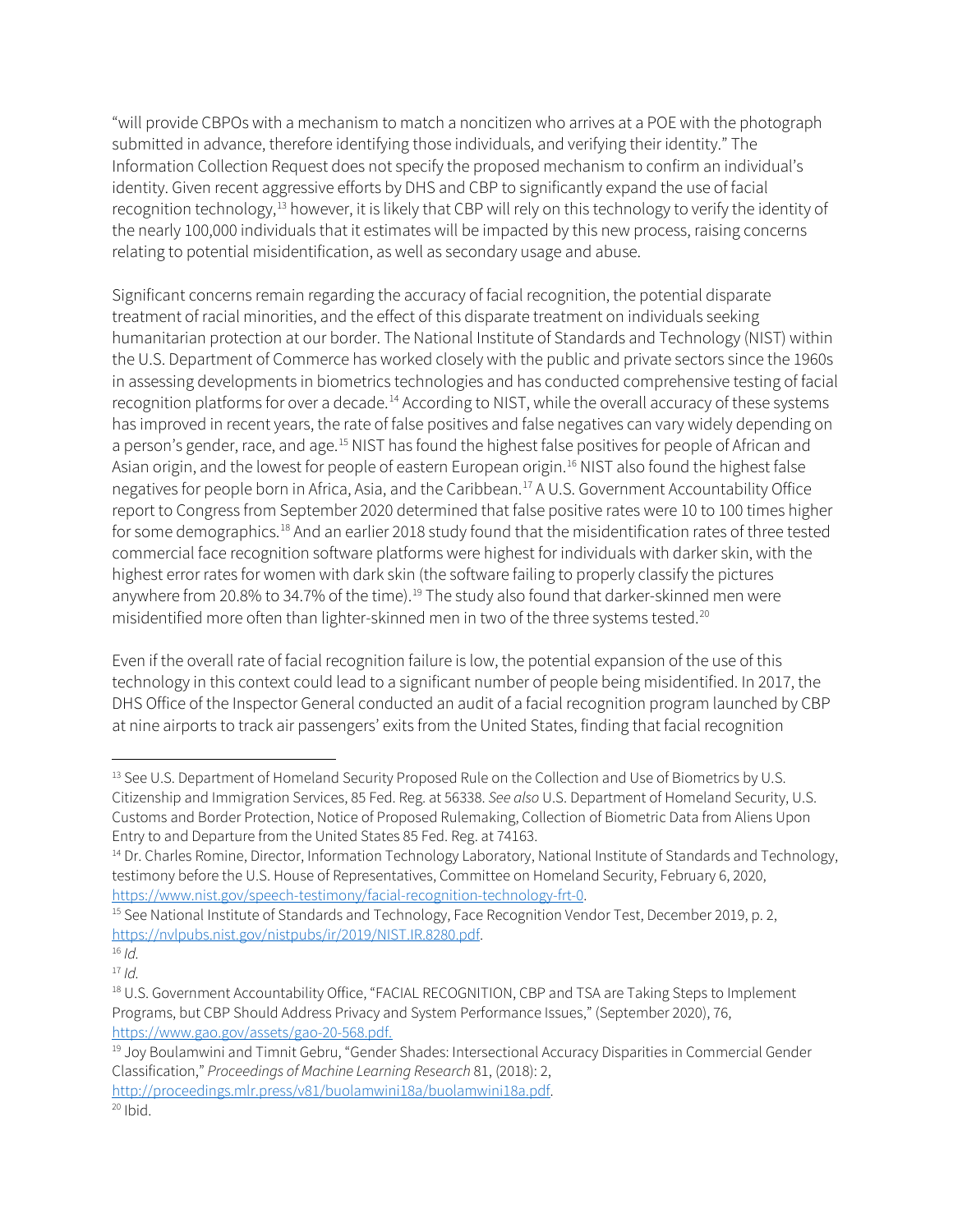technology— even when used correctly— $^{21}$  $^{21}$  $^{21}$ misidentified two percent of travelers.<sup>[66]</sup> If CBP plans to use facial recognition technology as part of this Information Collection Request, and if these figures remain consistent, thousands of individuals seeking humanitarian protection at our border could be misidentified annually with potentially dire consequences. As Sophia Cope, a senior attorney at the Electronic Frontier Foundation, said in addressing the importance of accurate identification of asylum seekers:<sup>[22](#page-7-1)</sup> "If people's lives depend on an algorithm determining whether or not they are who they say they are, and it's an imperfect algorithm, people may have to go back to the country they're trying to flee because they can't be verified."<sup>[6]</sup> Potentially expanding the use of this technology and subjecting tens of thousands of vulnerable individuals to its use is improper given the lack of transparency in this Information Collection Request, the noted limitations of the software, and the potential consequences for tens of thousands of people seeking humanitarian protection annually.

CBP's Information Collection Request also raises concerns regarding secondary usage and privacy. As indicated previously, the request fails to provide details regarding data retention (where the information collected will be stored, for how long, etc.), or if the information will be shared with other agencies or governments. This lack of specificity raises significant concerns given the scale of the proposed information collection, the likelihood of significant future expansion, and the potential for secondary uses and potential abuse.

CBP's separate PIA for its CBP One™ Mobile Application, which the Council and AILA believe is the likeliest mechanism for the collection of information described in this request, states that "CBP may share information collected through CBP One both inside and outside of DHS."<sup>[23](#page-7-2)</sup> If the same standard is applied here, CBP would have the ability to share the biographic and biometric data (including photographs) of tens of thousands of asylum seekers with other federal and state agencies, and foreign governments that may lack policies limiting the usage of this data. This raises significant privacy concerns given that facial recognition technology can be used as a form of general surveillance —passively and without the knowledge or consent of the parties impacted—when combined with public video cameras. When integrated with data from other governments and other government agencies, the collection practices proposed in this Information Collection Request could allow DHS, other law enforcement agencies, and other governments to track people in public places without their knowledge. Despite these concerns, the Information Collection Request does not provide any meaningful information regarding safeguards to prevent secondary uses and potential abuses of information. Accordingly, this type of information sharing presents a risk that data could be used for surveillance and law enforcement purposes that CBP has failed to address.

The Council and AILA believe that facial recognition technology's reduced efficacy when it comes to accurately identifying minorities, the potentially dire consequences for people seeking humanitarian protection, and the fact that it is highly susceptible to secondary uses and abuse, make it unsuitable for a rapid expansion in this manner. CBP can and should verify a person's identity through other means in implementing this Information Collection Request.

[https://www.oig.dhs.gov/sites/default/files/assets/2018-09/OIG-18-80-Sep18.pdf.](https://www.oig.dhs.gov/sites/default/files/assets/2018-09/OIG-18-80-Sep18.pdf)

<span id="page-7-0"></span><sup>&</sup>lt;sup>21</sup> Office of Inspector General, "Progress Made, but CBP Faces Challenges Implementing a Biometric Capability to Track Air Passenger Departures Nationwide," September 21, 2018, 6,

<span id="page-7-1"></span> $22$  Molly O'Toole, "Biden has quietly deployed an app for asylum seekers. Privacy experts are worried."

<span id="page-7-2"></span><sup>&</sup>lt;sup>23</sup> DHS, "Privacy Impact Statement for the CBP One™ Mobile Application," 9.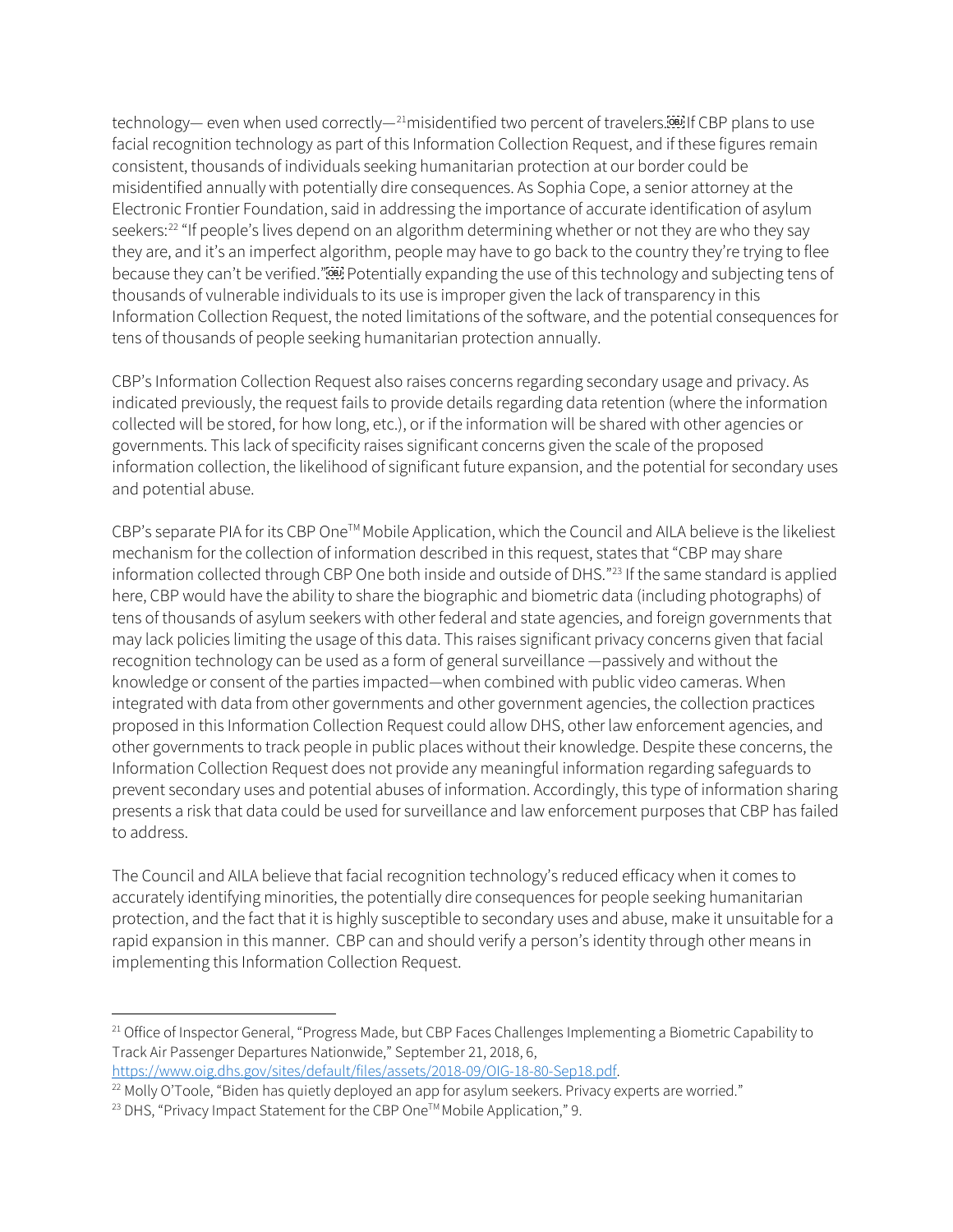#### VII. Lack of clarity regarding data retention and use by CBP

The Information Collection Request implies CBP will collect increasingly large amounts of data through the CBP One app, or other similar tools implemented by CBP, as the advance collection of information is expanded to all individuals arriving at POEs under Title 8.<sup>[24](#page-8-0)</sup> Though the CBP One PIA states that CBP has been open and transparent regarding the app's use, there is very little discussion in the PIA or the Information Collection Request about the countless ways the government could use the data collected through CBP One as well as the potential misuse of data. The Information Collection Request states only that, after the information is submitted to CBP "on a voluntary basis," it will be used to "facilitate[] and implement[] CBP's mission" in a manner that is "consistent with DHS' and CBP's authorities, including under 6 U.S.C. 202 and 211(c)."<sup>[25](#page-8-1)</sup> In essence, though CBP One largely has been described as a method to facilitate entry to the United States, data collected through CBP One could support any DHS or CBP function.

To date, the agency has provided only vague assurances about how it will provide notice regarding potential future uses of information, and its messaging about how it plans to roll out future app functions has been cryptic. The PIA indicates that the "broad and disparate functions contemplated for CBP One™" will require CBP to "conduct standalone, function-specific PIAs for each function as necessary."<sup>[26](#page-8-2)</sup> Specific to data retention, the PIA states that CBP will issue "standalone, function-specific PIAs" to minimize the amount of data collected and minimize privacy risks."<sup>[27](#page-8-3)</sup> The PIA provides only two clear examples of how certain information will be stored and how long it will be retained.<sup>[28](#page-8-4)</sup> With the announcement—through the issuance of the Information Collection Request—that CBP plans to expand the app's use beyond the original categories of users to any migrant entering the United States under Title 8, the agency should issue additional specific PIAs and records disposition schedules that clearly indicate how data obtained from migrants will be stored and for how long.

There is a strong suggestion through the information provided in the PIA and the Information Collection Request that the role of the app is limited to facilitating processing at POEs. But because the description of the planned uses of the app is vague, the public and intended users deserve greater assurances about how CBP plans to use and share information collected through the app. Apart from the expansion of CBP One described in the Information Collection Request, there has been no clear and substantive description

<span id="page-8-0"></span><sup>24</sup> 86 Fed. Reg. 53668.

<span id="page-8-1"></span><sup>25</sup> 86 Fed. Reg. 53668.

<span id="page-8-2"></span><sup>&</sup>lt;sup>26</sup> U.S. Dept. of Homeland Security, Privacy Impact Assessment for the CBP One™ Mobile Application, 4 (Feb. 19, 2021) ("CBP One™ will continue to expand to become the unified mobile portal for public transactions with CBP."), <https://www.dhs.gov/sites/default/files/publications/privacy-pia-cbp068-cbpmobileapplication-may2021.pdf> <sup>27</sup> *Id*. at 9.

<span id="page-8-4"></span><span id="page-8-3"></span><sup>&</sup>lt;sup>28</sup> Id. at 8 ("For example, information provided by brokers/carriers/forwarders to schedule inspections is stored in a database within the Automated Commercial Environment for 1 year in accordance with the Import Information System SORN. Whereas information used to report a traveler's exit from the United States may be stored in ADIS for 75 years.").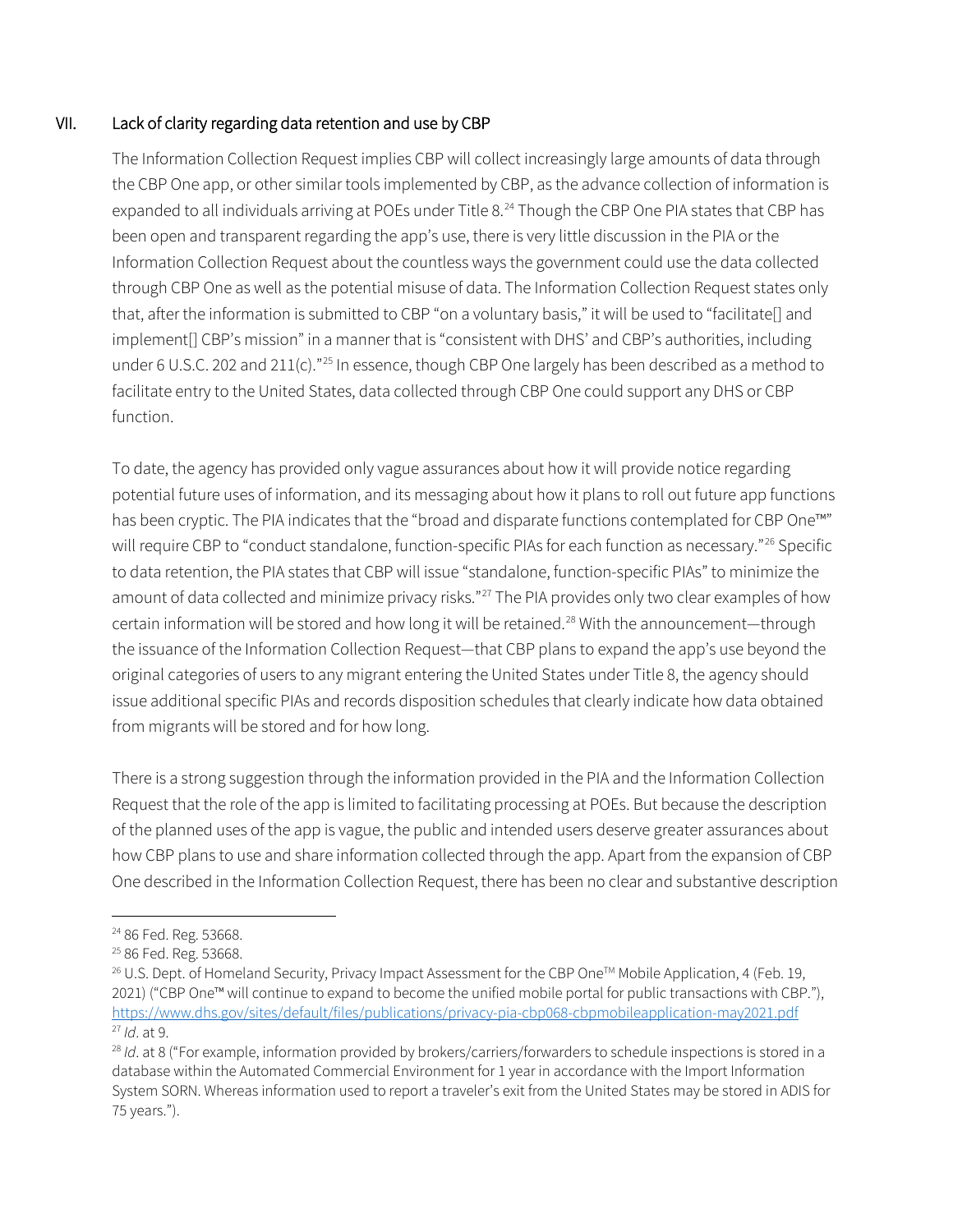of CBP's intended uses for the app. CBP provided general statements when it launched the app, stating that "[a]dditional services" would be "rolled out over the next year" with the added detail that "[e]ventually aircraft operators, bus operators, seaplane pilots, commercial truck drivers, and commercial vessel operators will be able to use CBP One."[29](#page-9-0)

With the recent description in the Information Collection Request of CBP One's much larger role in processing migrants at POEs, however, the role of the app in gathering data suddenly has grown exponentially. This has happened without any clear accompanying information about how CBP plans to use the data it collects. Studies have shown that U.S. citizens do not have a strong understanding of the ways the government analyzes and uses data collected about them.<sup>30</sup> Where migrants arriving at POEs do not have even basic information as to the various ways the government intends to use data collected about them beyond facilitating processing at the POE, there will be a similar lack of understanding. To the extent CBP intends to use the information collected through CBP One for reasons other than creating efficiencies at POEs—such as immigration enforcement—this should be explicitly stated in publicly available information about the app to help inform migrants' decision to use it.

There has been widespread criticism of the reliance on incomplete data collected in government databases for enforcement purposes because it is unreliable. [31](#page-9-2) CBP's assurances that "[u]sers have an incentive to provide CBP with accurate information because they have chosen to voluntarily interact with CBP through CBP One™ and are seeking some form of service from CBP,"[32](#page-9-3) and that the data is therefore reliable, do not take into account potential errors on the part of CBP in collecting and storing the data. Nor do CBP's assurances take into account the accuracy of data entered by individuals that changes over time.

#### VIII. Conclusion

The Council and AILA urge the administration to address the privacy, transparency, and accessibility issues created by this proposed Information Collection Request. CBP should continue to work to reduce processing times for individuals who present themselves at our land borders, but efficiencies should not

<span id="page-9-0"></span><sup>29</sup> U.S. Customs and Border Protection, *CBP One™ Mobile Application* (last updated August 2, 2021),

https://www.cbp.gov/about/mobile-apps-directory/cbpone.

<span id="page-9-1"></span><sup>30</sup> A 2019 study showed that 78% of U.S. adults state that they "understand very little or nothing about what the government does with the data it collects," only 4% stated "they know a great deal about what the government does with the data." Brooke Auxier, Lee Rainie, Monica Anderson, Andrew Perrin, Madhu Kumar and Erica Turner, *Americans and Privacy: Concerned, Confused and Feeling Lack of Control Over Their Personal Information*, Pew Research Center (Nov. 15, 20219)[, https://www.pewresearch.org/internet/2019/11/15/americans-and-privacy](https://www.pewresearch.org/internet/2019/11/15/americans-and-privacy-concerned-confused-and-feeling-lack-of-control-over-their-personal-information/)[concerned-confused-and-feeling-lack-of-control-over-their-personal-information/.](https://www.pewresearch.org/internet/2019/11/15/americans-and-privacy-concerned-confused-and-feeling-lack-of-control-over-their-personal-information/)

<span id="page-9-2"></span> $31$  In case examining the use of ICE databases to issue detainers, organizations submitted evidence that reliance on ICE databases caused hundreds of detainers to be improperly issued to noncitizens not subject to removal. *Gonzalez v. Immigration & Customs Enf't*, 416 F. Supp. 3d 995 (C.D. Cal. 2019).

<span id="page-9-3"></span><sup>&</sup>lt;sup>32</sup> U.S. Dept. of Homeland Security, Privacy Impact Assessment for the CBP One™ Mobile Application, 10 (Feb. 19, 2021) [https://www.dhs.gov/sites/default/files/publications/privacy-pia-cbp068-cbpmobileapplication-may2021.pdf.](https://www.dhs.gov/sites/default/files/publications/privacy-pia-cbp068-cbpmobileapplication-may2021.pdf)